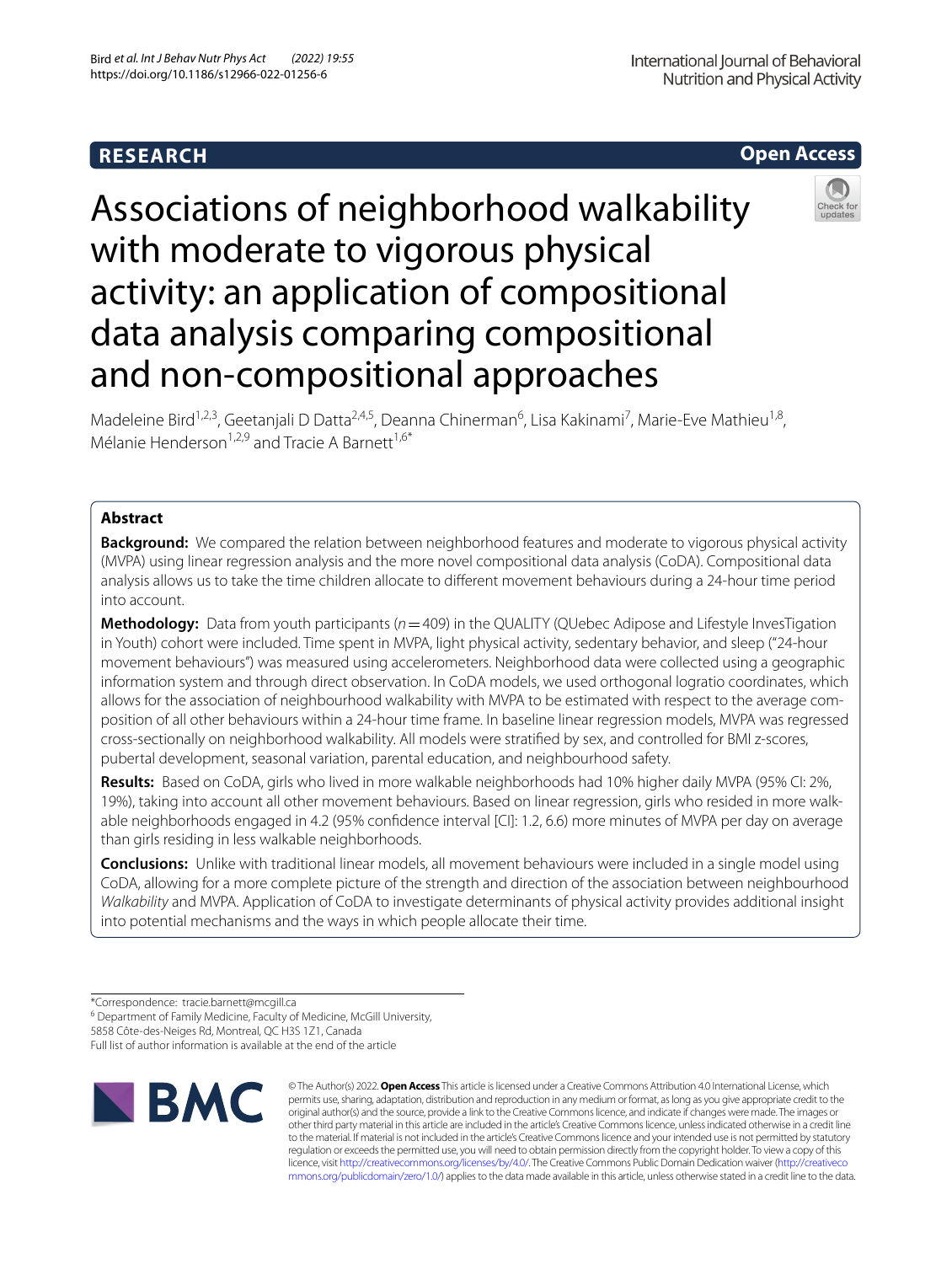**Keywords:** Built environment, Compositional data analysis, Moderate-to-vigorous physical activity, QUALITY cohort, Sedentary behaviour, Walkability, Youth, 24-hour movement behaviour

# **Introduction**

Only 9% of Canadian children aged 5–17 years meet guidelines of 60 min of moderate-to-vigorous physical activity (MVPA) per day  $[1]$  $[1]$ . Engaging in physical activity (PA) is essential to healthy development [\[2](#page-8-1)] and reduces risk of obesity in children [[3\]](#page-9-0).

Associations between MVPA and health outcomes are typically tested without accounting for time spent in competing behaviours [[4–](#page-9-1)[6\]](#page-9-2). Although there have been efforts to examine combinations of behaviours concomitantly [[7\]](#page-9-3), complementary movement behaviours are usually included as separate variables in a regression model  $[8, 9]$  $[8, 9]$  $[8, 9]$ . This more traditional approach has been criticized  $[10-12]$  $[10-12]$  for ignoring the co-dependency of movement behaviours over a 24-hour period [[10](#page-9-6), [13\]](#page-9-8). Recently, Pedisic addressed this limitation using the Activity Balance conceptual model [[10\]](#page-9-6). He proposed applying a novel statistical method, compositional regression (CoDA), which accounts for the co-dependent nature of these behaviours. In contrast to traditional regression methods, CoDA would enable the calculation of the relative contribution of each behaviour to a health outcome while also accounting for the 24-hour constraint for all behaviours combined.

Studies applying CoDA to 24-hour movement behaviour have primarily described the association between the proportion of time spent in diferent movement behaviours and health related outcomes [[11](#page-9-9)[–13](#page-9-8)]. For example, over a fxed time period, less time spent in SB allows for more opportunity to engage in MVPA [\[13](#page-9-8)].

Neighborhoods have been theorised to infuence health outcomes through their institutions and resources, via stresses in the physical and social environment, social capital, and social norms [[14](#page-9-10)]. "Walkable" features of neighborhood built environments have been of particular interest as potential correlates of BMI and PA levels in children and youth [[15–](#page-9-11)[19\]](#page-9-12), as walking has been shown to increase children's daily MVPA levels [\[20](#page-9-13), [21](#page-9-14)]. Features such as intersection density [[15](#page-9-11)–[17](#page-9-15)], residential density [[16,](#page-9-16) [18,](#page-9-17) [19\]](#page-9-12), average block length [[15\]](#page-9-11), mixed land use [\[15](#page-9-11)[–18\]](#page-9-17), road speeds [[15](#page-9-11), [17\]](#page-9-15), traffic density  $[17]$  $[17]$  $[17]$ , sidewalk coverage  $[15, 17, 17]$  $[15, 17, 17]$ [18\]](#page-9-17), crime and safety [[18\]](#page-9-17), and access to parks and recreation centres [[17,](#page-9-15) [18](#page-9-17)] are often incorporated into a composite walkability score or index [[22](#page-9-18)].

Studies of relations between walkable neighborhood features and PA among children and youth have produced mixed fndings. Several systematic reviews exist on the subject, one concluding that walkability was one of the most supportive correlates of neighborhood features and children's PA [[23\]](#page-9-19) while another quantifed this to have relatively trivial efects on MVPA [[19\]](#page-9-12). Specifcally, better neighborhood walkability and walking amenities were associated with increased daily MVPA of 8 min $\pm$ 10% and 15 min $\pm$ 30% for children and adolescents, respectively [\[24](#page-9-20)]. Others have reported that greater walkability is associated with a decrease in physical activity [[15,](#page-9-11) [25](#page-9-21)]. However, these studies used self-reported PA which may have poorly measured the outcome of interest in the youth population under study. Inconsistent fndings may be due to a failure to account for key confounders and moderators including neighborhood socioeconomic status (SES) [[16\]](#page-9-16), age and sex, [\[24](#page-9-20)] in addition to inadequately accounting for the compositional properties of movement behaviours [[12\]](#page-9-7).

The objective of this study was to estimate associations between neighborhood walkability and children's MVPA among children at high risk of obesity using both CoDA, and non-compositional linear regression. This work builds on Pedisic's Activity Balance model, and a conceptual model of how the built and social environment infuences children's 24-hour movement behaviours proposed here (Fig. [1\)](#page-2-0). Although we explore the relation between neighbourhood walkability and MVPA, we do so for illustrative purposes, with the focus primarily on the comparison between conclusions derived from the two analytic methods in order to generate insights.

# **Methods**

# **Participants**

Data are from the QUebec Adipose and Lifestyle Inves-Tigation in Youth (QUALITY) cohort [\[26\]](#page-9-22), an ongoing longitudinal investigation of the natural history of obesity and cardiovascular risk in Quebec youth. Participants aged 8 to 10 years were recruited through schools. A detailed description of the study design and methods is available elsewhere [[26\]](#page-9-22). In brief, at least one biological parent was required to be obese for study inclusion based on parent-reported measurements of weight, height, and waist circumference (i.e., body mass index  $[BMI] \geq 30$  kg/ m2 and/or waist circumference>102 cm in men and >88 cm in women). Among those eligible, 630 families completed baseline data collection during a research clinic visit between September 2005 and December 2008. Data collection included questionnaires completed by the child and both biological parents, and biological and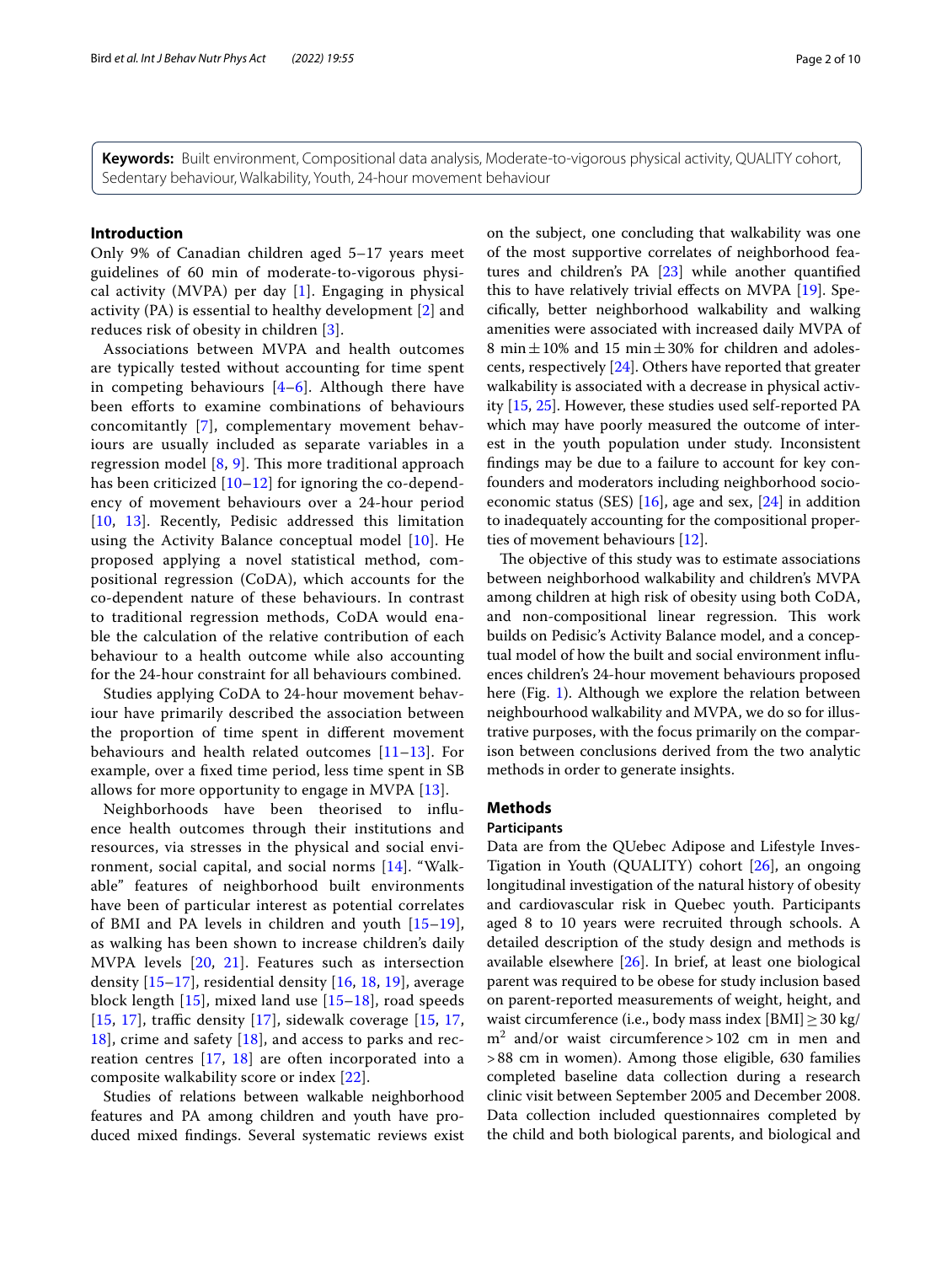

<span id="page-2-0"></span>physiological measurements taken from the child. Written informed consent was obtained from the parents, and assent was provided by the children. This analysis was restricted to the participants residing in the Montreal Metropolitan Area ( $n = 512$ ) for which characteristics of the neighborhood environments were assessed.

## **Exposures**

Two methods were used to measure potential neighborhood walkability features: administrative data available from MEGAPHONE, a Montreal-based geographic information system (GIS), and data collected using inperson neighborhood assessments. At baseline, the exact address of each participating child's residence was geocoded. GIS indicators were computed for 1 km street network buffers centered on the participants' residence (ego-centered areas) [\[27](#page-9-23)] via CanMap (DMTI Spatial Inc., Richmond Hill, Ontario, Canada) and 2006 Canadian Census. In-person neighborhood observations were conducted by pairs of trained observers using an observation checklist adapted from existing assessment tools [[28,](#page-9-24) [29](#page-9-25)] for a Canadian pediatric population. A total of 43 built environment features for each of 10 street segments (mean: 8.7) located within the immediate residential environment underwent a detailed assessment.

Using principal component analysis, a one factor solution was sought, based on the scree test. This single component, which was labelled *Walkability*, accounted for 70% in the data's variability and included the following neighborhood indicators: (1) the number of three- or more- way intersections; (2) land use mix (residential, commercial, industrial, recreational, or other) [[30](#page-9-26)]; (3) the number of parks; (4) the total length of streets with normal vehicular traffic at rush hour;  $(5)$  the proportion of the bufer area covered by parks, and (6) the number of segments with at least one sign of social disorder (such as grafti, vandalism, litter, abandoned buildings/construction), which was captured using in-person audits. Neighborhoods with higher *Walkability* generally had more intersections (rho=0.82), greater mixed land use  $(rho=0.71)$ , more park area ratio (rho = 0.69), higher frequency of parks (rho=0.79), more streets with low vehicular traffic (rho=0.86), and more signs of social disorder (rho=0.56) than neighborhoods low on *Walkability*. Given that *Walkability* was calculated as a standardised principal component, its arithmetic mean was 0 and its standard deviation was 1. Scores were standardized and are described in greater detail in the Supplement [[22](#page-9-18)].

## **Outcomes**

MVPA was measured using an accelerometer (Actigraph model 7184, Pensacola, Florida, USA) that was checked for calibration and ftted onto the child during the baseline visit and instructed to be worn at the hip for the following 7 consecutive days. Complying with established guidelines [[31\]](#page-9-27), only data from children with a minimum of 4 days with  $\geq$  10-hours of wear time per day were retained. All participants had at least 1 weekend day measured to be included in the analysis, with time being weighted to refect activity patterns in a typical 7-day week. Based on established cut-ofs of counts per minute (CPM), SB, LPA, and MVPA were defned as: "< 100 CPM (SB); 100–2295 CPM (LPA); and ≥2296 CPM  $(MVPA)$  [[32](#page-9-28)]. The amount of time spent in each behaviour was averaged over a 7-day period. Mean sleep time was computed, based on the algorithm and with full-day data scans from the time when the accelerometer was removed at night until it was re-ftted in the morning. The four components of the 24-hour movement behaviour (sleep, SB, LPA, and MVPA) were standardized to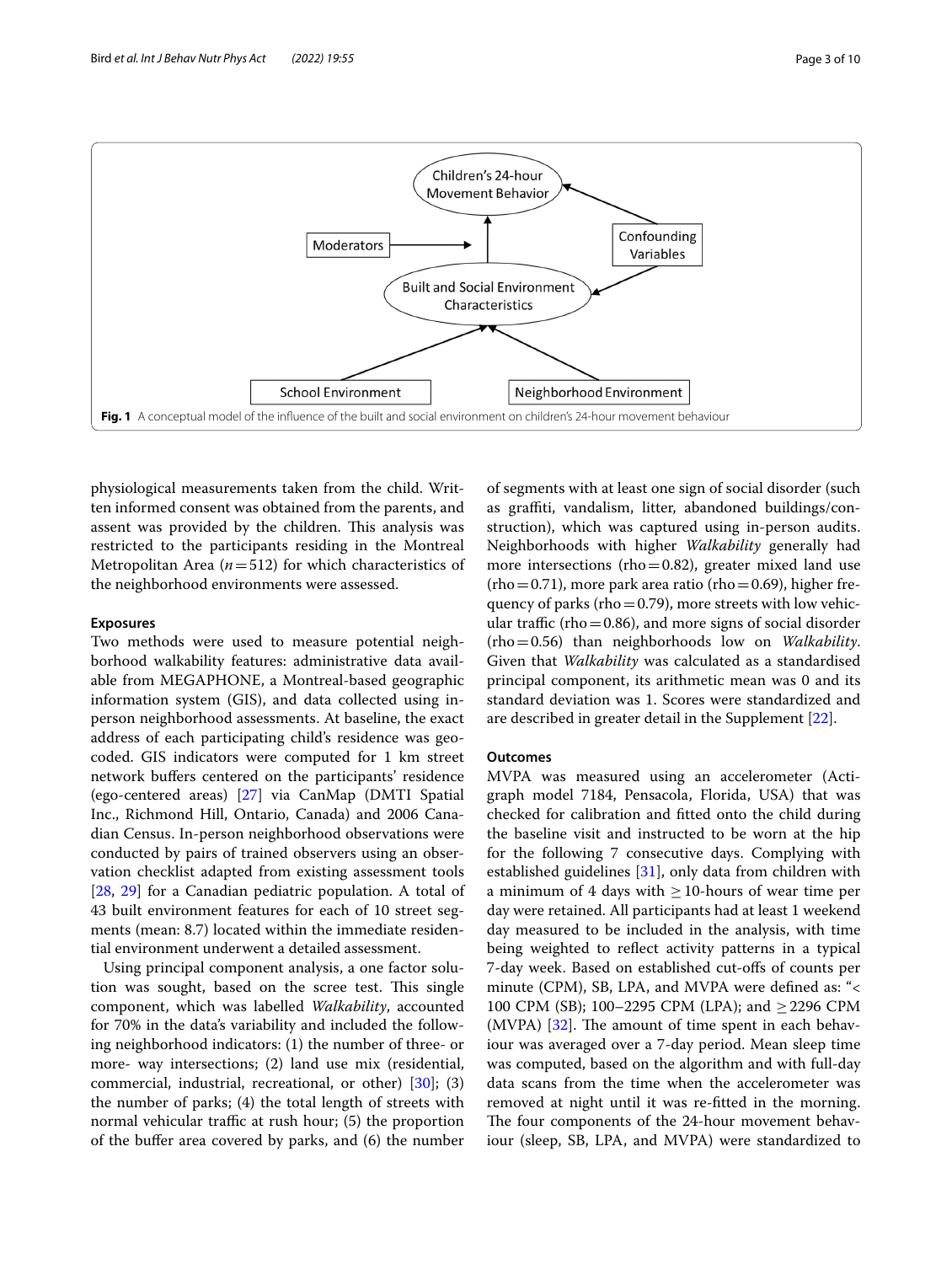a 24-hour day. This was done to correct for some nonwear time. Non-wear time was defned as periods of 60-minutes or more of "0" values were obtained, with 1–2 accepted allowance periods (1–2 consecutive minutes<100) and was considered in calculating 24-hour movement behaviours.

# **Covariates**

Covariates were chosen based on existing literature [\[8](#page-9-4), [14,](#page-9-10) [20](#page-9-13)] and there were no missing values for covariates in this dataset. Child anthropometrics were measured using standardized protocols [\[26](#page-9-22)]. Children and parents were dressed in light indoor clothing, and a calibrated stadiometer and electronic scale were used to measure height and weight respectively. World Health Organization age-and sex-specifc BMI z-scores were computed [[33\]](#page-9-29). Children were categorized as overweight and obese if their BMI z-score was  $>1$  standard deviation from the mean [\[33\]](#page-9-29). Pubertal development stage was assessed by a nurse using the 5-stage Tanner scales [[34,](#page-9-30) [35\]](#page-9-31) and was dichotomized as pre-pubertal (Tanner 1) vs. puberty initiated (Tanner  $>1$ ).

Potential seasonal variation in PA was considered as a confounding variable using the month in which the accelerometer was fitted. The season variable was dichotomized as accelerometer worn between the months of May and October inclusively (i.e., summer), versus not.

The highest level of completed education achieved by both parents was reported by the child's parents at baseline. Parental education was categorized as (1) both parents completing secondary education or less, (2) at least one parent with a technical/vocational degree but neither with completed university degree, or (3) at least one parent with a completed university degree.

Child's perception of neighborhood safety was selfreported at baseline by responding to the question: "There is no danger when I walk or bike around my neighborhood alone during the day". Response options were provided on a Likert-type scale where  $1=$ true;  $2$ =more or less true;  $3$ =more or less false: and;  $4$ =false. Responses were dichotomized (1 or  $2=0$ ; 3 or  $4=1$ ).

## **Statistical analyses**

In order to examine the association between the *Walkability* principal component and the participant's MVPA, orthogonal logratio coordinates were used [\[36](#page-9-32)] with data collected at baseline (2005–2008, *n*=409). A linear regression model for MVPA was also used to compare results between the compositional methodology and the linear regression approach. In all cases, child's age, child's BMI z-score, season, pubertal status, and parental education were included as covariates in the models. Analyses were restricted to participants with valid accelerometer and complete data at baseline (*n*=409).

Results were stratifed by sex to address gender-related diferences in MVPA as described in the literature [[37](#page-9-33), [38\]](#page-9-34). Residual plots were examined for all models and residuals were normally distributed. Compositional means were calculated as opposed to arithmetic. Analyses were conducted using R version 3.4.1 (R Foundation for Statistical Computing, Vienna, Austria) and packages combinat  $[39]$  $[39]$ , compositions  $[40]$ , cramer  $[41]$  $[41]$ , energy  $[42]$  $[42]$ , gtools  $[43]$  $[43]$ , and robustbase  $[44]$  $[44]$ .

# **Results**

Baseline participant characteristics were compared between QUALITY cohort members included in and excluded from analyses (Table [1](#page-3-0)). There were no signifcant diferences between the groups except for season with excluded participants more likely to have

<span id="page-3-0"></span>

|  |  |  | Table 1 Baseline (2005–2008) participant characteristics and differences between included and excluded participants |  |  |  |  |
|--|--|--|---------------------------------------------------------------------------------------------------------------------|--|--|--|--|
|--|--|--|---------------------------------------------------------------------------------------------------------------------|--|--|--|--|

| <b>Participant Characteristics</b>                                      | Included ( $n = 409$ ) | Excluded ( $n = 103$ ) | P-value |
|-------------------------------------------------------------------------|------------------------|------------------------|---------|
| Age, years, mean (SD)                                                   | 9.6(0.9)               | 9.6(0.9)               | 0.54    |
| Female sex, % (n)                                                       | 46 (190)               | 42(43)                 | 0.39    |
| PA measured in summer, % (n)                                            | 46 (190)               | 60(62)                 | 0.01    |
| BMI z-score, mean (SD)                                                  | 1.0(1.3)               | 1.2(1.4)               | 0.23    |
| Puberty initiated, % (n)                                                | 23(95)                 | 26(27)                 | 0.49    |
| Walkability principal component, mean (SD)                              | 0.0(1.0)               | 0.1(1.0)               | 0.59    |
| At least 1 parent with a university degree, % (n)                       | 53 (217)               | 53 (54)                | 0.94    |
| Hours of sleep, mean (SD) <sup>a</sup>                                  | 10(0.8)                | 10(0.9)                | 0.62    |
| Hours of sedentary time, mean (SD) <sup>a</sup>                         | 6(1.1)                 | 6(1.3)                 | 0.21    |
| Hours of light physical activity, mean (SD) <sup>a</sup>                | 7(0.9)                 | 7(1.1)                 | 0.26    |
| Hours of moderate to vigorous physical activity, mean (SD) <sup>a</sup> | 0.6(0.3)               | 0.7(0.3)               | 0.29    |

*SD* standard deviation, *n* number; a: data available for only 36 excluded participants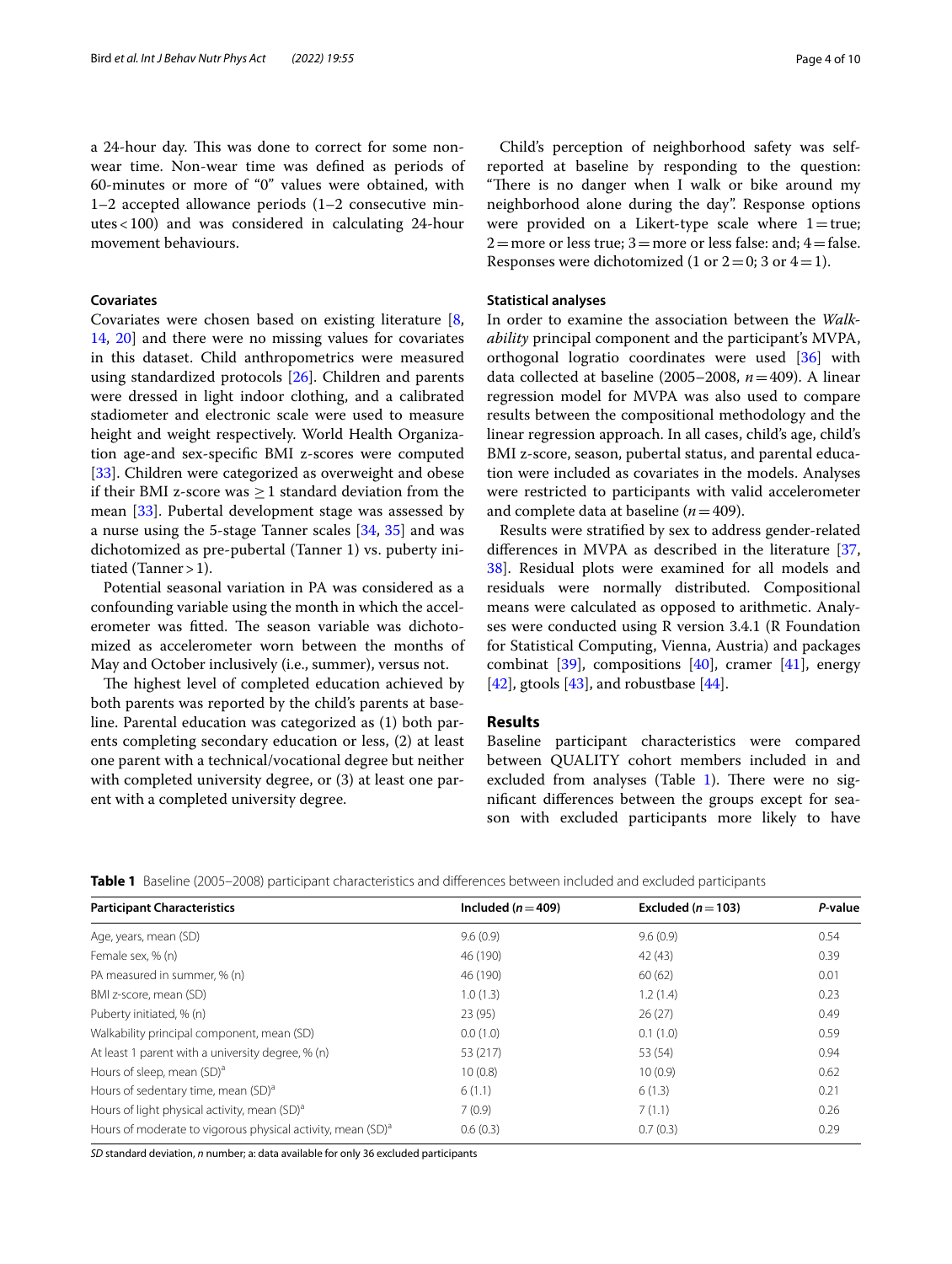participated during summer months due to incomplete accelerometry data. Summer participants were more likely to be missing data, potentially due to water-based activities requiring removal of accelerometer.

Results are presented for sex-specifc MVPA using both the compositional orthogonal and linear approaches (Tables [2,](#page-5-0) [3,](#page-6-0) [4](#page-6-1) and [5\)](#page-7-0). Among girls, an increase of one unit in neighborhood Walkability (Table [2\)](#page-5-0) was associated with a 10% increase in the proportion of the 24-hour period devoted to MVPA (10%; 95% CI: 2%, 19%).

Using the linear approach (Table [4\)](#page-6-1), a one unit increase in the *Walkability* principal component was associated with 4.2 (95% CI: 1.2, 6.6) more minutes of girls' daily MVPA. No meaningful associations were observed for boys using either approach.

# **Discussion**

The aim of this study was to compare a compositional approach with a more traditional linear regression approach to examine associations between neighbourhood *Walkability* and MVPA. Compositional regression analysis showed that 8-10-year-old girls at high risk of obesity may be more likely to replace other movement behaviours with MVPA when they reside in more walkable environments. In contrast, as the linear regression approach is not designed to assess the relative dominance of one movement behaviour in relation to the others, analyses were limited to single behaviours in separate models. Although boys engaged in more MVPA per day than the girls, no association was observed between neighborhood features and boys' MVPA. While both CoDA and linear regression identifed associations between MVPA and neighbourhood walkability, it is with the CoDA approach which we can fully observe how neighbourhood walkability infuences MVPA as a proportion of the 24-hour day, which behaviours MVPA displaces, and how those changes in behavioural composition impact health outcomes [[45](#page-9-41)]. In the case of this study, the 10% increase in MVPA found in 8-10-yearold girls can be examined in the context of the 3%, 4%, and 3% decrease in sleep, sedentary behaviour, and LPA respectively (Table [2](#page-5-0)) resulting from an increase in neighbourhood *Walkability*. As they are part of the same model analyzing how the 24-hour day is partitioned according to movement behaviours, it can be determined that the increase in MVPA is coming from a relatively even decrease in times spent in other movement behaviours. Meanwhile, the linear models examine MVPA separately from other behaviours, and while the association can still, to some degree, be measured, the exact proportion of movement behaviours cannot. Measuring the change in proportions of movement behaviours is especially relevant for the development of interventions promoting an increase in MVPA as it allows for a more targeted approach in examining changes in behavioural patterns.

To our knowledge, this is the frst study to examine associations between neighborhood walkability and MVPA among youth at high risk of obesity using a compositional approach. Although even a moderate increase in PA can garner health benefts among the least active, it is MVPA that is most important for health benefts among children [[46\]](#page-9-42). Using a compositional approach, Talarico and Janssen demonstrated that relative to sleep, SB and MVPA, LPA were associated with increased BMI, waist circumference and fat mass index, while MVPA relative to the other behaviours was negatively associated with the obesity measures among children aged 10–13 years living in Kingston, Canada [[12\]](#page-9-7). Considering results from the present study, neighborhood walkability features may have important obesity-related health benefts among girls at risk of obesity at the population level. Application of compositional data analysis in built environment and PA studies may help to better understand how features of the built environment infuence the ways in which people spend their time over a 24-hour period. While linear regression models do not take into account compositional properties of movement behaviour data, CoDA models allow for the interpretation of movement behaviours as proportions of a whole. Analyzing movement behaviours using a compositional approach leads to not only a more nuanced understanding of how time is used and these behaviours interact, but also to a signifcant paradigm shift in how MVPA and other movement behaviours are understood and interpreted [\[20\]](#page-9-13). Regardless of behaviours or interventions, time will always remain a fnite resource. How much of the 24-hour day is spent on MVPA, will always be in proportion with other behaviours which needs to be factored into policy decisions and interventions in order to design programs and environments that promote an ideal balance of movement behaviours over the course of the day.

Beyond the obvious, CoDA has the potential to be a valuable analysis technique for intervention studies, especially those focused on increasing MVPA. With interventions seeking to increase the portion of the time budget [[35\]](#page-9-31) spent in MVPA, CoDA analyses would provide the clearest picture of how an intervention changed how an individual or group spent their time, especially compared with linear models. Time taken out of sedentary behaviour and put towards MVPA would have diferent health implications than time taken out of sleep or LPA to be put towards MVPA  $[13]$  $[13]$  $[13]$ . While MVPA is the movement behaviour with the strongest association to obesity [[12\]](#page-9-7), it does not exist in a vacuum and the purpose of an MVPA intervention would not only be to increase MVPA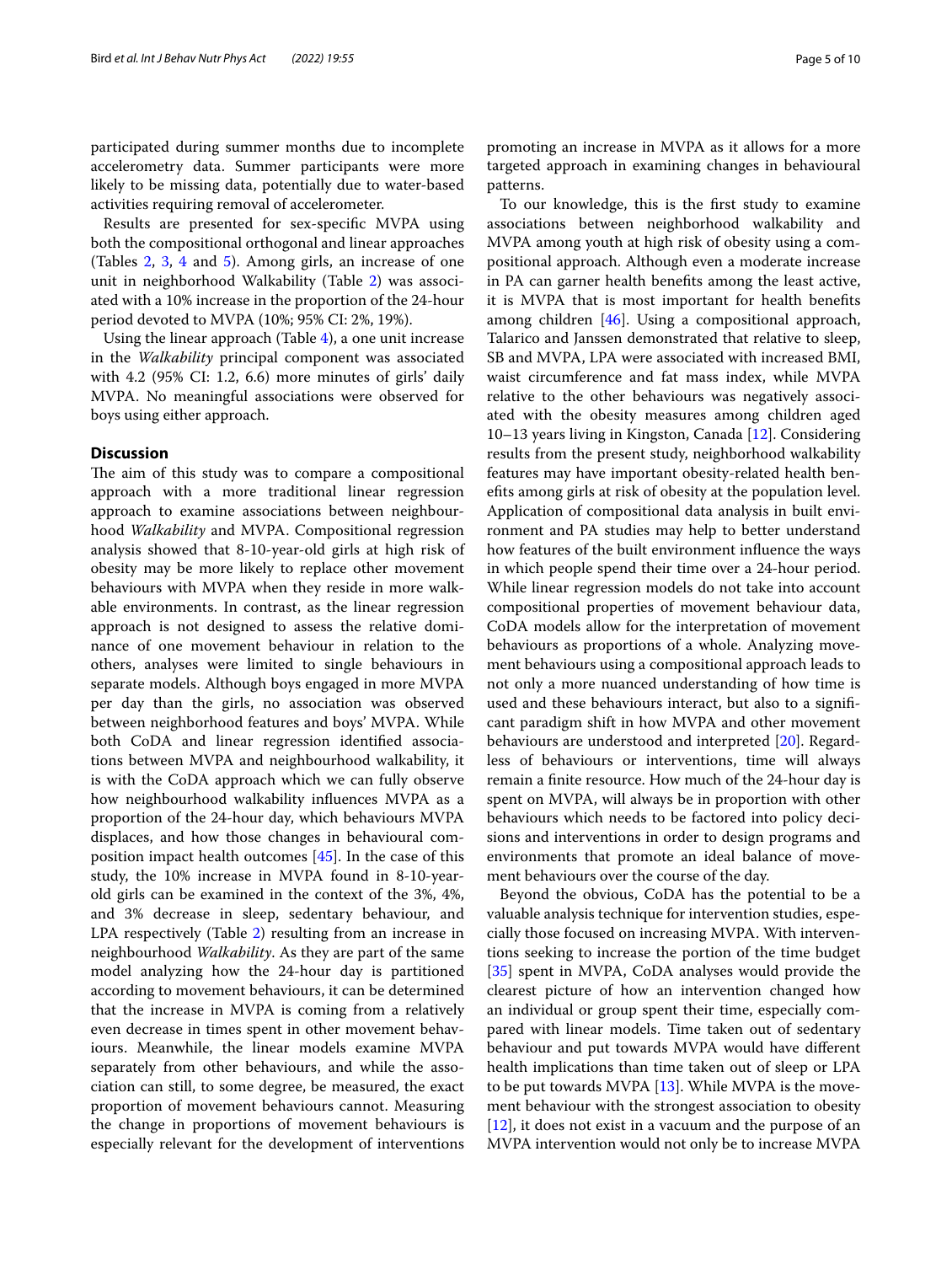|                                                                                          | Sleep (%) |          |                                                                    | Sedentary Time (%)                                                                  |          |       | Light PA (%) |          |         | MVPA (%) |          |       |
|------------------------------------------------------------------------------------------|-----------|----------|--------------------------------------------------------------------|-------------------------------------------------------------------------------------|----------|-------|--------------|----------|---------|----------|----------|-------|
| Coefficient                                                                              | Estimate  | 95% CI   |                                                                    | Estimate                                                                            | 95% CI   |       | Estimate     | 95% CI   |         | Estimate | 95% CI   |       |
| Age                                                                                      | $-2.05$   | $-5.49$  | LŊ.                                                                | 9.00                                                                                | 2.50     | 15.9  | $-3.87$      | $-7.12$  | 0.51    | $-2.56$  | $-11.69$ | 7.51  |
| BMI z-score                                                                              | $-2.34$   | $-4.32$  | 0.31                                                               | $-0.53$                                                                             | $-3.98$  | 3.05  | 0.24         | $-1.72$  | 2.24    | 2.69     | $-2.97$  | 8.67  |
| Summer (vs.<br>Winter)                                                                   | $-4.61$   | -9.56    | 0.60                                                               | $-7.14$                                                                             | $-15.27$ | 1.76  | -5.67        | $-10.38$ | $-0.72$ | 19.69    | 3.37     | 38.58 |
| nitiated (vs.<br>uninitiated)<br>Puberty                                                 | 4.48      | $-2.46$  | 11.91                                                              | 16.89                                                                               | 3.86     | 31.56 | $-3.08$      | $-9.28$  | 3.54    | $-15.51$ | $-30.08$ | 2.09  |
| degree (vs.<br>high school<br>only)<br>parent with<br>a technical<br>At least 1          | $-6.78$   | $-12.99$ | 0.13                                                               | $-1.22$                                                                             | $-12.26$ | 11.20 | 2.51         | $-4.06$  | 9.53    | 5.95     | $-12.36$ | 28.07 |
| degree (vs.<br>high school<br>parent with<br>a university<br>At least 1<br>$\sin \theta$ | 6.43      | 0.97     | 12.18                                                              | 2.24                                                                                | $-6.61$  | 11.93 | $-1.42$      | $-6.28$  | 3.70    | $-6.78$  | $-19.36$ | 7.76  |
| Walkability<br>pc                                                                        | $-2.73$   | $-5.48$  | 0.10                                                               | $-4.14$                                                                             | $-8.75$  | 0.71  | $-2.69$      | $-5.34$  | 0.03    | 10.22    | 1.85     | 19.26 |
|                                                                                          |           |          | PA Physical activity, C/ Confidence Interval, BMI Body mass index, | PC Principal component (standardized), MVPA, Moderate-to-vigorous physical activity |          |       |              |          |         |          |          |       |

<span id="page-5-0"></span>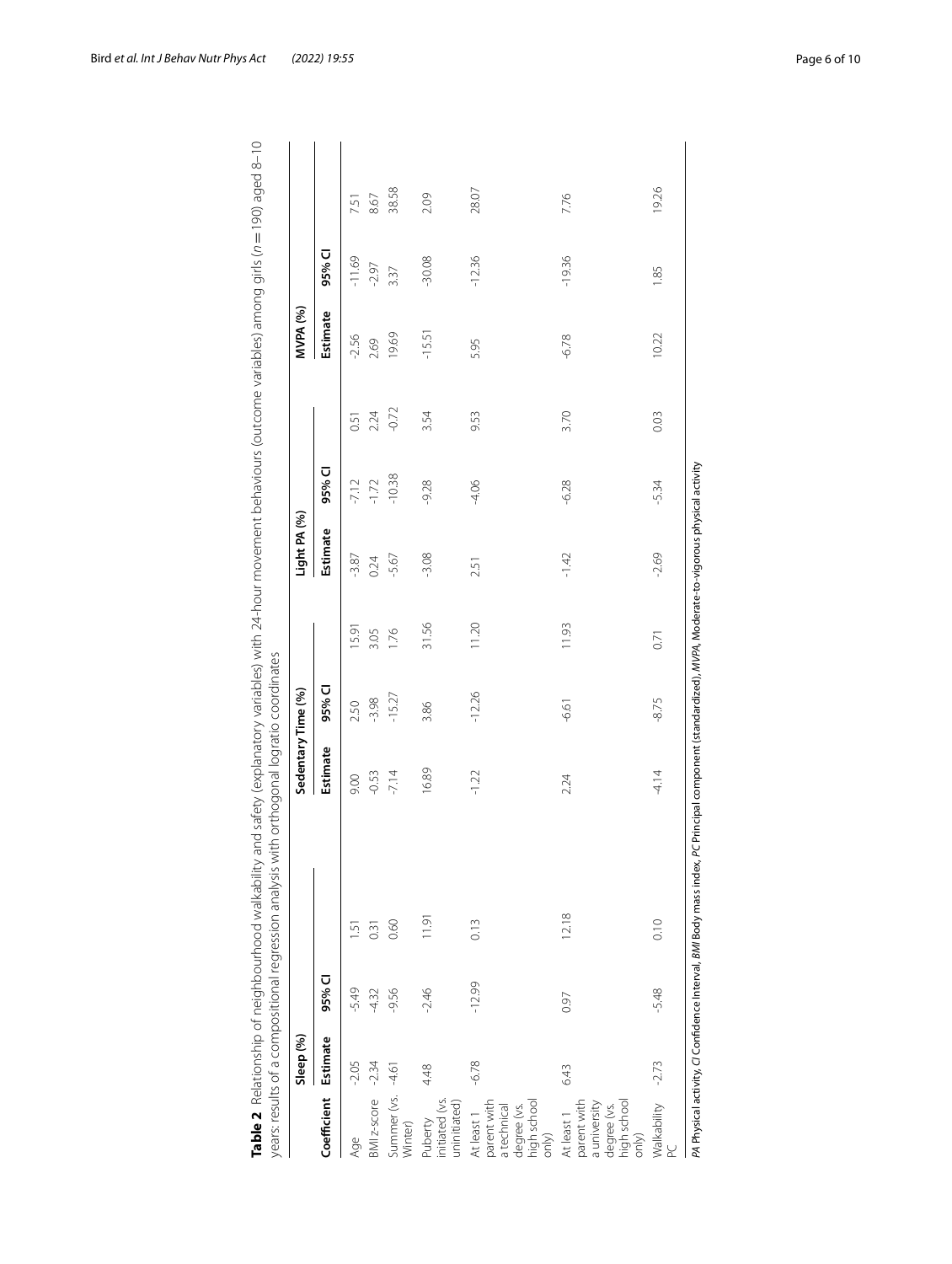<span id="page-6-0"></span>

| Table 3 Relationship of neighbourhood walkability and safety (explanatory variables) with 24-hour movement behaviours (outcome           |  |
|------------------------------------------------------------------------------------------------------------------------------------------|--|
| variables) among boys ( $n = 219$ ) aged 8–10 years: results of a compositional regression analysis with orthogonal logratio coordinates |  |

|                                                                      | Sleep (%)       |         |       | Sedentary Time (%) |          |       | Light PA $(%)$  |          |         | <b>MVPA (%)</b> |          |         |
|----------------------------------------------------------------------|-----------------|---------|-------|--------------------|----------|-------|-----------------|----------|---------|-----------------|----------|---------|
| Coefficient                                                          | <b>Estimate</b> | 95% CI  |       | <b>Estimate</b>    | 95% CI   |       | <b>Estimate</b> | 95% CI   |         | <b>Estimate</b> | 95% CI   |         |
| Age                                                                  | 0.49            | $-2.65$ | 3.72  | 8.84               | 3.13     | 14.86 | $-1.68$         | $-4.44$  | 1.17    | $-7.00$         | $-14.18$ | 0.77    |
| <b>BMI z-score</b>                                                   | 2.23            | 0.12    | 4.39  | 6.87               | 3.13     | 10.73 | 1.19            | $-0.70$  | 3.11    | $-9.54$         | $-14.20$ | $-4.62$ |
| Summer (vs. Winter)                                                  | $-4.74$         | $-9.90$ | 0.72  | $-6.30$            | $-14.77$ | 3.02  | $-3.09$         | $-7.83$  | 1.89    | 15.61           | 0.38     | 33.14   |
| Puberty initiated (vs. uninitiated)                                  | 4.71            | $-5.33$ | 15.82 | 5.81               | $-10.87$ | 25.62 | $-13.85$        | $-21.33$ | $-5.67$ | 4.77            | $-18.86$ | 35.28   |
| At least 1 parent with a technical<br>degree (vs. high school only)  | $-1.96$         | $-9.40$ | 6.08  | 7.12               | $-6.33$  | 22.51 | $-9.00$         | $-15.42$ | $-2.31$ | 4.64            | $-14.32$ | 27.80   |
| At least 1 parent with a university<br>degree (vs. high school only) | $-0.63$         | $-6.20$ | 5.28  | $-3.26$            | $-12.32$ | 6.73  | 3.14            | $-2.09$  | 8.64    | 0.86            | $-12.88$ | 16.76   |
| Walkability PC                                                       | $-0.0.43$       | $-3.15$ | 2.36  | $-0.46$            | $-5.03$  | 4.34  | $-0.93$         | $-3.37$  | . 57    | 1.84            | $-5.06$  | 9.24    |

*PA* Physical activity, *CI* Confdence Interval, *BMI* Body mass index, *PC* Principal component (standardized), *MVPA* Moderate-to-vigorous physical activity

<span id="page-6-1"></span>**Table 4** Relationship of neighbourhood walkability and safety (explanatory variables) with 24-hour movement behaviours (outcome variables) among girls (*n*=190) aged 8–10 years: results of a linear model approach

|                                                                     | Sleep (hours)   |         |               | <b>Sedentary Time (hours)</b> |         |      | Light PA (hours) |         |         | <b>MVPA (hours)</b> |         |         |
|---------------------------------------------------------------------|-----------------|---------|---------------|-------------------------------|---------|------|------------------|---------|---------|---------------------|---------|---------|
| Coefficient                                                         | <b>Estimate</b> | 95% CI  |               | <b>Estimate</b>               | 95% CI  |      | <b>Estimate</b>  | 95% CI  |         | <b>Estimate</b>     | 95% CI  |         |
| (Intercept)                                                         | 12.36           | 11.10   | $3.6^{\circ}$ | 2.31                          | 0.56    | 4.06 | 8.66             | 7.15    | 10.16   | 0.68                | 0.16    | 1.19    |
| Age                                                                 | $-0.18$         | $-0.31$ | $-0.04$       | 0.37                          | 0.18    | 0.56 | $-0.19$          | $-0.35$ | $-0.03$ | $-0.00$             | $-0.06$ | 0.05    |
| <b>BMI z-score</b>                                                  | $-0.09$         | $-0.17$ | $-0.01$       | 0.0.                          | $-0.08$ | 0.13 | 0.06             | $-0.03$ | 0.15    | 0.00                | $-0.03$ | 0.04    |
| Summer (vs Winter)                                                  | 0.03            | $-0.17$ | 0.23          | $-0.11$                       | $-0.39$ | 0.16 | $-0.04$          | $-0.28$ | 0.20    | 0.12                | 0.04    | 0.20    |
| Puberty initiated (vs uninitiated)                                  | 0.01            | $-0.25$ | 0.27          | 0.52                          | 0.16    | 0.88 | $-0.40$          | $-0.70$ | $-0.08$ | $-0.14$             | $-0.24$ | $-0.03$ |
| At least 1 parent with a technical<br>degree (vs high school only)  | $-0.33$         | $-0.57$ | $-0.07$       | 0.07                          | $-0.30$ | 0.43 | 0.23             | $-0.08$ | 0.54    | 0.03                | $-0.07$ | 0.14    |
| At least 1 parent with a university<br>degree (vs high school only) | 0.26            | 0.06    | 0.46          | $-0.02$                       | $-0.30$ | 0.26 | $-0.21$          | $-0.45$ | 0.02    | $-0.03$             | $-0.12$ | 0.05    |
| Walkability PC                                                      | 0.01            | $-0.11$ | 0.10          | $-0.07$                       | $-0.22$ | 0.08 | 0.00             | $-0.13$ | 0.13    | 0.07                | 0.02    | 0.11    |

*PA* Physical activity, *CI* Confdence Interval, *BMI* Body mass index, *PC* Principal component

but to also promote the optimal combination of movement behaviours throughout the 24-hour day. CoDA may be the best method to use here because, in one model, it demonstrates the entire balance of not just MVPA but all movement behaviours, making changes in said behaviours easier to understand and interpret.

Intensity zones (sleep, SP, LPA, MVPA) represent only one dimension of 24-hour movement behaviour [\[47](#page-9-43)]. Other dimensions include posture/activity type (reclining, sitting, standing, walking, running, cycling, and walking stairs), bout duration (short, moderate, or long), domain (sleep, work/school, and non-work), and biological state (awake or asleep) [\[40](#page-9-36)]. Further studies analysing the relationship between the built environment and 24-hour movement behaviours would beneft from studying multiple dimensions of 24-hour movement behaviours in order to provide a more thorough and complex understanding of how individuals move through their environment throughout the day.

This study's strengths include well defined and objectively measured neighborhood features as well as accelerometer-derived movement behaviours. Using the compositional approach based on orthogonal logratio coordinates was another strength and a novel aspect of this study. This is a novel methodology in examining the association between neighborhood walkability features, as well as other built environment features and 24-hour movement behaviours.

This study had several limitations. Sleep time was estimated as the time the accelerometer was removed at night to the time it was replaced in the morning and thus some non-wear time while awake might have been misclassifed as sleep. Participants with valid accelerometer data were less likely to have had their PA measured during summer months than those who were not included, which may have biased results toward the null as participants may have been less physically active in their neighborhood during non-summer months. Participants were not ftted with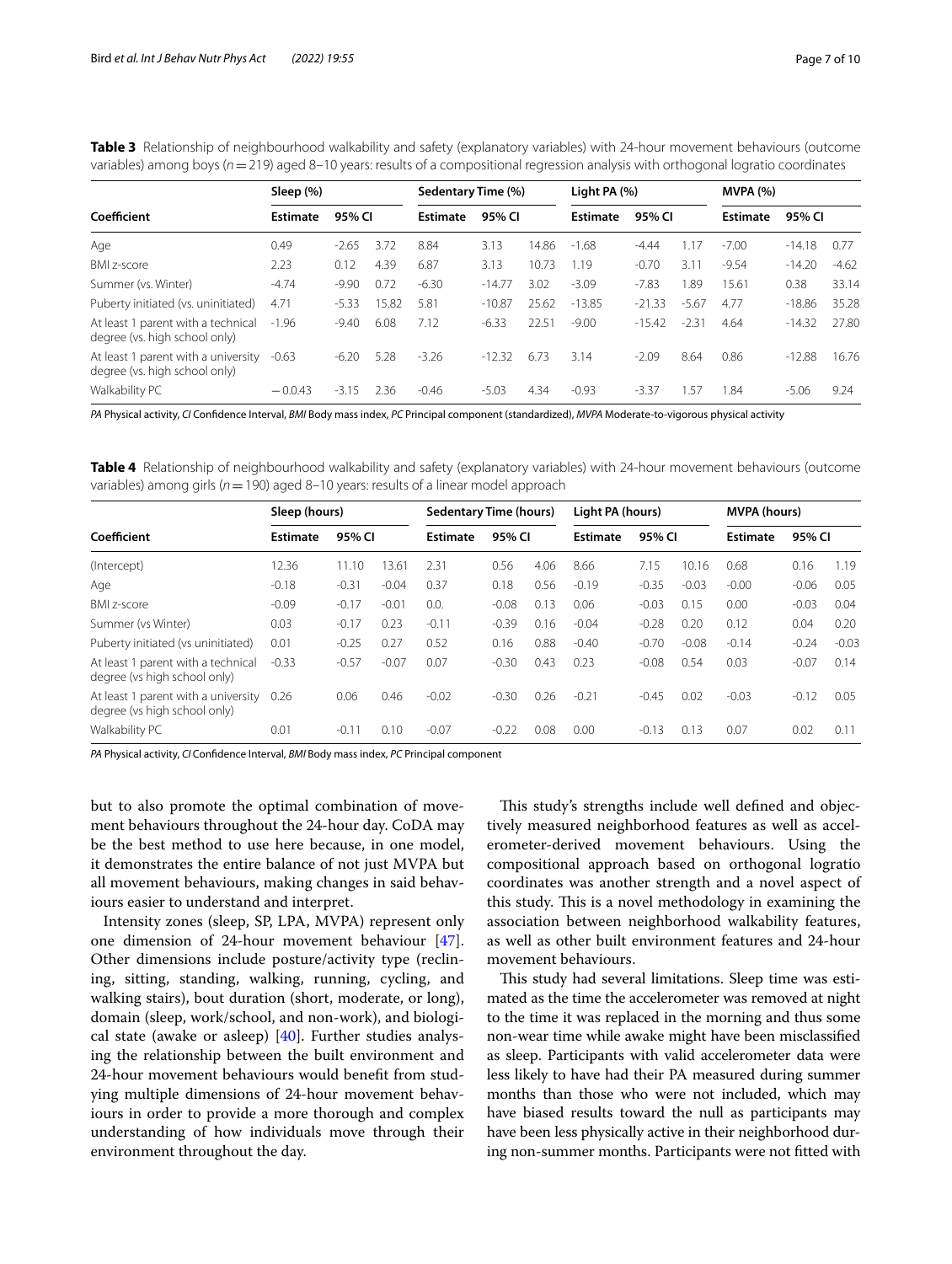| $-0.02$<br>$-0.03$<br>$-0.23$<br>0.29<br>0.03<br>0.43<br>9.82<br>95% CI<br>$-0.16$<br>$-0.09$<br>$-0.30$<br>$-0.22$<br>$-1.14$<br>$-0.74$<br>7.04<br>Estimate<br>$-0.16$<br>$-0.39$<br>$-0.68$<br>$-0.07$<br>0.17<br>8.43<br>0.04<br>0.50<br>4.50<br>0.30<br>0.22<br>0.85<br>0.17<br>0.83<br>95% CI<br>$-0.06$<br>$-0.47$<br>$-0.28$<br>0.13<br>$-0.41$<br>1.03<br>0.07<br>Estimate<br>$-0.15$<br>$-0.10$<br>0.18<br>0.28<br>0.39<br>2.80<br>0.31<br>12.43<br>0.16<br>0.78<br>0.30<br>0.05<br>0.04<br>0.21<br>95% CI<br>$-0.25$<br>$-0.12$<br>$-0.29$<br>$-0.34$<br>$-0.03$<br>$-0.21$<br>9.95<br>Estimate<br>1.19<br>$-0.08$<br>$-0.03$<br>Summer (vs. Winter) -0.07<br>$-0.02$<br>$-0.02$<br>0.38<br>Puberty initiated (vs.<br>At least 1 parent<br>At least 1 parent<br>with a university<br>degree (vs. high<br>degree (vs. high<br>with a technical<br>school only)<br>school only)<br>Coefficient<br>BMI z-score<br>uninitiated)<br>Intercept)<br>Age | Light PA (hours) |                    | MVPA (hours) |         |         |
|-------------------------------------------------------------------------------------------------------------------------------------------------------------------------------------------------------------------------------------------------------------------------------------------------------------------------------------------------------------------------------------------------------------------------------------------------------------------------------------------------------------------------------------------------------------------------------------------------------------------------------------------------------------------------------------------------------------------------------------------------------------------------------------------------------------------------------------------------------------------------------------------------------------------------------------------------------------|------------------|--------------------|--------------|---------|---------|
|                                                                                                                                                                                                                                                                                                                                                                                                                                                                                                                                                                                                                                                                                                                                                                                                                                                                                                                                                             |                  |                    | Estimate     | 95% CI  |         |
|                                                                                                                                                                                                                                                                                                                                                                                                                                                                                                                                                                                                                                                                                                                                                                                                                                                                                                                                                             |                  |                    | .62          | 0.96    | 2.28    |
|                                                                                                                                                                                                                                                                                                                                                                                                                                                                                                                                                                                                                                                                                                                                                                                                                                                                                                                                                             |                  |                    | $-0.06$      | $-0.13$ | 0.00    |
|                                                                                                                                                                                                                                                                                                                                                                                                                                                                                                                                                                                                                                                                                                                                                                                                                                                                                                                                                             |                  |                    | $-0.08$      | $-0.13$ | $-0.04$ |
|                                                                                                                                                                                                                                                                                                                                                                                                                                                                                                                                                                                                                                                                                                                                                                                                                                                                                                                                                             |                  |                    | 0.13         | 0.01    | 0.25    |
|                                                                                                                                                                                                                                                                                                                                                                                                                                                                                                                                                                                                                                                                                                                                                                                                                                                                                                                                                             |                  |                    | 0.02         | $-0.19$ | 0.24    |
|                                                                                                                                                                                                                                                                                                                                                                                                                                                                                                                                                                                                                                                                                                                                                                                                                                                                                                                                                             |                  |                    | 0.02         | $-0.15$ | 0.19    |
|                                                                                                                                                                                                                                                                                                                                                                                                                                                                                                                                                                                                                                                                                                                                                                                                                                                                                                                                                             |                  |                    | 0.00         | $-0.12$ | 0.12    |
| $-0.14$<br>0.15<br>$-0.16$<br>$-0.01$<br>0.12<br>$-0.10$<br>0.01<br>Walkability PC                                                                                                                                                                                                                                                                                                                                                                                                                                                                                                                                                                                                                                                                                                                                                                                                                                                                          | $-0.01$          | $\overline{0}$ .11 | 0.01         | $-0.05$ | 0.07    |

<span id="page-7-0"></span>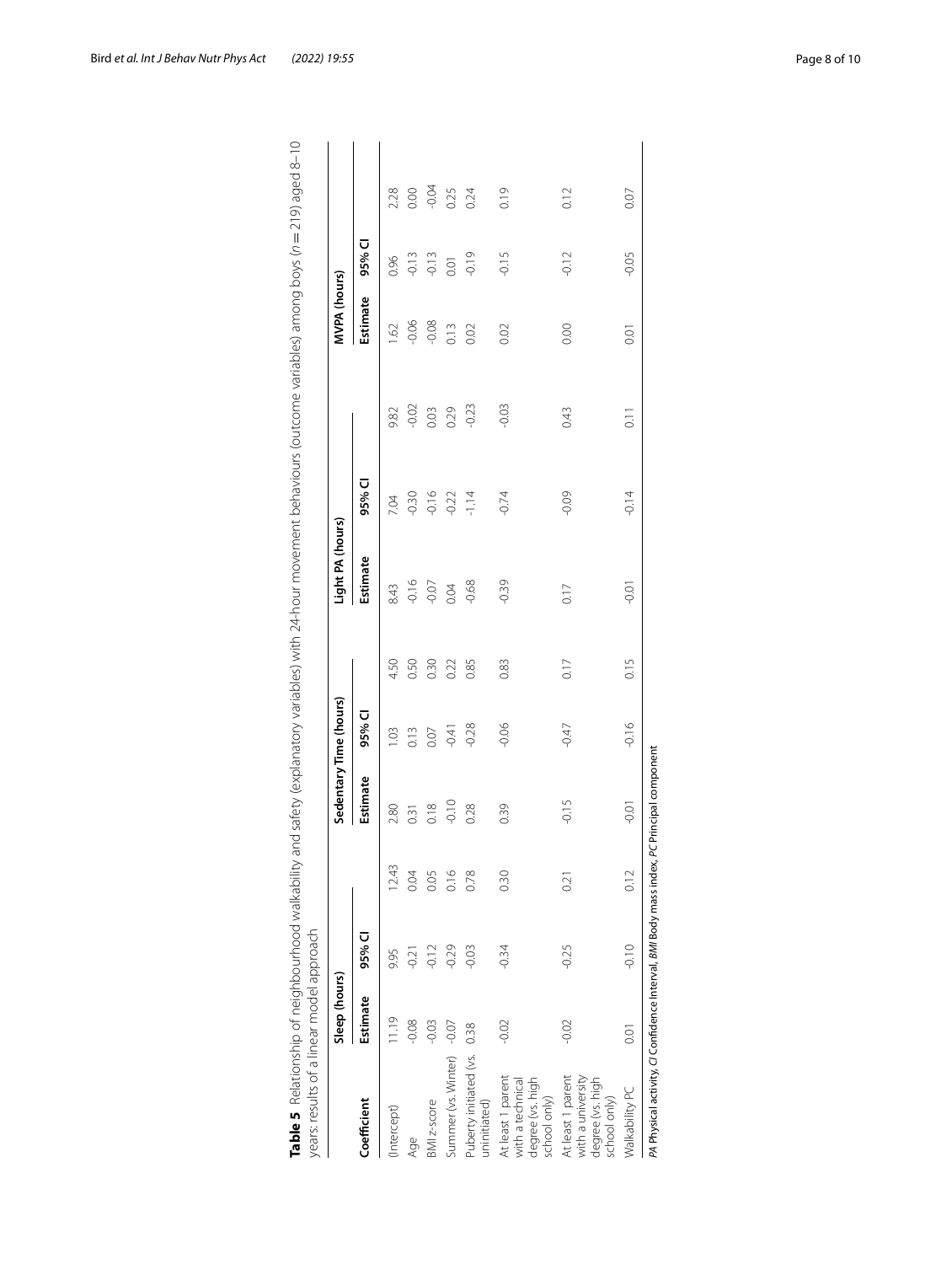global positioning systems, so data were not available on where they were engaging in their PA. Finally, this is a datadriven exploratory study which is useful to help in guiding future research. Although this study did not include a representative sample of children, results may be generalizable to children who are overweight, obese, or at high risk of being so. As currently almost 30% of Canadian children 5 to 17 years are overweight or obese [[48](#page-9-44)], this represents a signifcant proportion of the pediatric population.

# **Conclusions**

Both the compositional approach and linear models demonstrate an association between an increase in MVPA relative to walkable neighbourhood features, but through CoDA it is also possible to observe the decrease in sleep, SB, and LPA relative to MVPA. Using the compositional data approach provided novel insight into the association between built environment features and the relative time spent in diferent activities over a 24-hour period and may be applicable to a wide range of studies examining the association between built environment features, and other determinants of behaviour, and 24-hour movement behaviours. Future research should confrm the fndings in a larger sex-stratifed sample, analyze the efect of how parental perceptions of environmental safety impact 24-hour movement behaviour in children, and replicate the approach for other health behaviours. Exploring other features of the built environment and 24-hour movement behaviours to gain a better insight into how the built environment impacts on the relative time children spend in each activity over a day is warranted.

#### **Abbreviations**

BMI: Body mass index; MVPA: Moderate-to-vigorous physical activity; QUALITY: QUebec Adipose and Lifestyle InvesTigation in Youth; LPA: Light physical activity; SB: Sedentary behaviour; CoDA: Compositional data analysis; PA: Physical activity; CHU: Centre Hospitalier Universitaire; GIS: Geographic information system; CPM: Counts per minute; CI: Confdence Interval.

#### **Supplementary Information**

The online version contains supplementary material available at [https://doi.](https://doi.org/10.1186/s12966-022-01256-6) [org/10.1186/s12966-022-01256-6](https://doi.org/10.1186/s12966-022-01256-6).



#### **Acknowledgements**

The authors thank all the children and their families and research staf who have generously given their time to this study.

#### **Disclaimer**

This work was not undertaken under the auspices of the Public Health Agency of Canada (PHAC) as part of MB's employment responsibilities and was conducted under the auspices of the author and co-author's afliations with external institutions, where warranted and applicable, and any views expressed herein are their personal opinions and not those of PHAC

#### **Authors' contributions**

MB conceived of the study design, conducted the literature search, compositional orthogonal and linear regression data analyses and interpretation, and generation of tables. GDD defned specifc aims, guided analyses and interpreted the fndings. DC managed and performed editorial revisions for the manuscript. LK defned specifc aims, guided analyses and interpreted the findings. MEM conducted data collection and quided interpretation of the fndings. MH interpreted the fndings. TAB conceived of the study design, guided analyses, conducted data collection conducted the principal component analysis. All authors read and approved the fnal manuscript.

#### **Funding**

The QUALITY cohort is funded by the Canadian Institutes of Health Research (#OHF-69442, #NMD-94067, #MOP-97853, #MOP-119512), the Heart and Stroke Foundation of Canada (#PG-040291) and the Fonds de la Recherche du Québec – Santé. QUALITY Residential and School Built Environment complementary studies were funded by HSFC and CIHR, respectively. MB was supported by the Frederick Banting and Charles Best Canada Graduate Scholarship Doctoral Award, CIHR. GDD was supported by a career award from the CIHR (#703946). TAB is FRQ-S Senior Scholar, MH is a J2 Scholar, and MEM is a J1 Scholar. The funding agencies played no role in any part of the study.

#### **Availability of data and materials**

Data are available from the corresponding author on reasonable request.

#### **Declarations**

#### **Ethics approval and consent to participate**

This study was approved by the Ethics Boards of the Centre Hospitalier Universitaire (CHU) Sainte-Justine and the *Institut Universitaire de cardiologie et de pneumologie de Québec (*Ethics approval number: 2018−1580, *L'environnement bâti et social et les résultats reliés au tissu adipeux et l'activité physique parmi les jeunes dans la cohorte de QUALITY).* Written informed con‑ sent was obtained from the parents, and assent was provided by the children.

#### **Consent for publication**

**Competing interests**

The authors declare that they have no competing interests.

#### **Author details**

N/A.

<sup>1</sup> Centre de recherche du Centre hospitalier universitaire (CHU) Sainte-Justine, Montréal, Canada.<sup>2</sup> Département de médecine sociale et préventive, École de santé publique de l'Université de Montréal, Montréal, Canada.<sup>3</sup>Office of International Afairs for the Health Portfolio, Public Health Agency of Canada, Ottawa, Ontario, Canada. <sup>4</sup> Le Centre de recherche du Centre hospitalier de l'Université de Montréal (CRCHUM), Montréal, Canada. <sup>5</sup> Cedars-Sinai Medical Center, Department of Medicine, Los Angeles, CA, USA. <sup>6</sup> Department of Family Medicine, Faculty of Medicine, McGill University, 5858 Côte‑des‑Neiges Rd, Montreal, QC H3S 1Z1, Canada. <sup>7</sup> Department of Mathematics and Statistics, Concordia University, Montréal, Canada. 8 School of Kinesiology and Physical Activity Sciences, University of Montréal, Montréal, Canada. <sup>9</sup> Department of Pediatrics, University of Montréal, Montréal, Canada.

# Received: 15 January 2021 Accepted: 8 February 2022 Published online: 18 May 2022

#### **References**

- <span id="page-8-0"></span>1. ParticipACTION. Are Canadian kids too tired to move? The 2016 ParticipACTION Report Card on Physical Activity for Children and Youth. Toronto: ParticipACTION; 2016.
- <span id="page-8-1"></span>2. Centers for Disease Control and Prevention. Increasing physical activity: a report on recommendations of the Task Force on Community Preventive Services. 2001. Contract No.: No. RR-18.